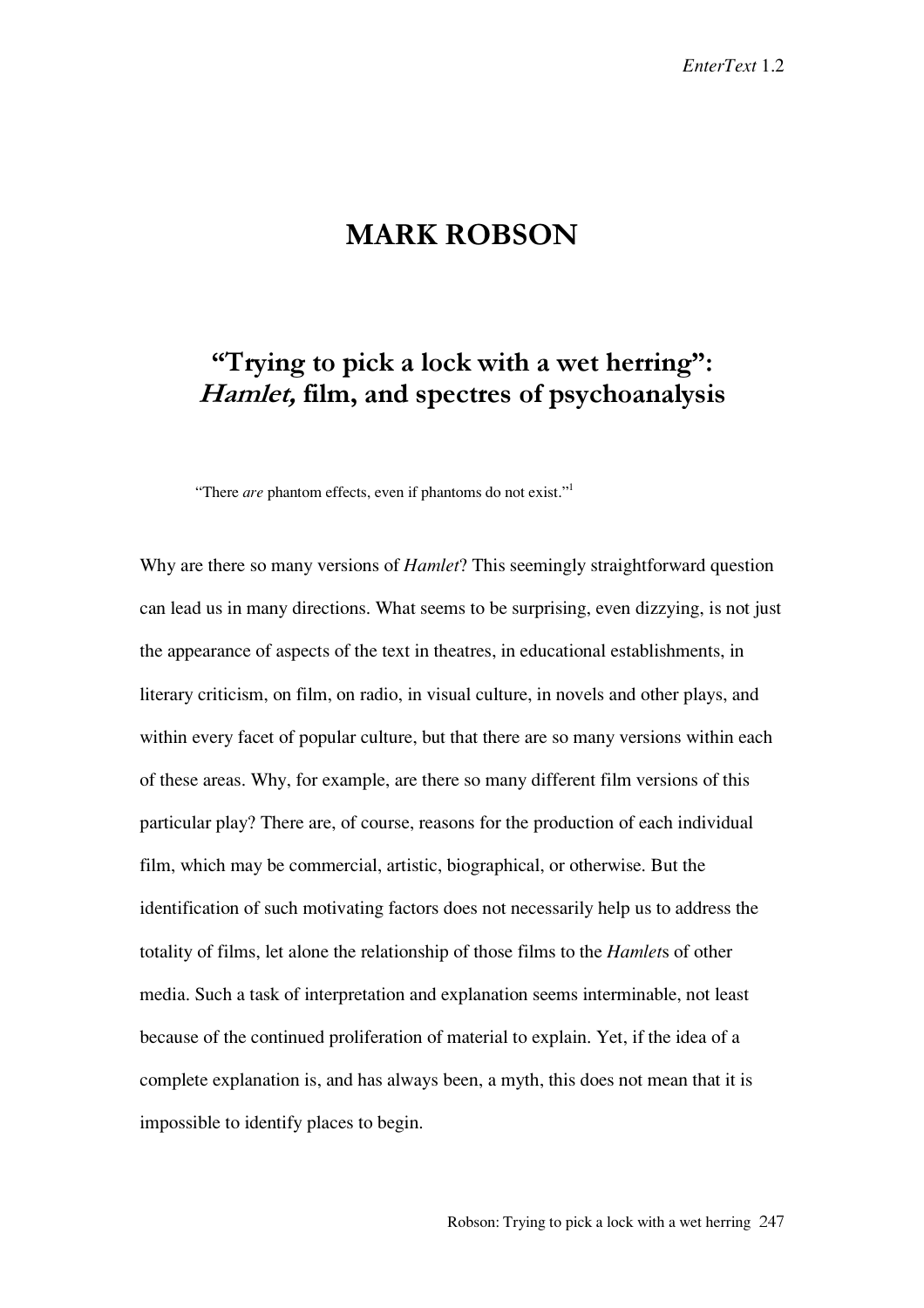What follows is not a conventional, linear narrative, and for several reasons. I have chosen to focus upon the fact of the proliferation of material, and to work around a central example, Kenneth Branagh's film of *Hamlet* (1996). This film exemplifies an obsession, found in the play, with doubling, repetition, mimicry and reflection. Most obvious here is the recurrent use of mirrors and the emphasis on symmetry in the design of Elsinore, but this extends further, into the nature of filmic representation, and into the handling of this film's relationships to its contexts. Focusing on repetition can take us further still. For Branagh's film is also concerned with *not* repeating, with the relationship between originals and copies, with its own feeling of belatedness. Part of this is expressed through the treatment of the inheritance of psychoanalysis, which means (for shorthand) with the Oedipal reading of the play. This is one of the strongest features of the film versions of both Olivier (1948) and Zeffirelli (1990). Notably, however, it is recent work influenced by psychoanalysis which offers productive routes into thinking about the motivations for repetition, especially within trauma theory. Stepping away from psychoanalysis, Branagh's film distances itself from both a cinematic heritage and a particular interpretative framework, and this is a move that is made more than once. Branagh's film is thus aligned with a common, almost compulsive, refusal to interpret the play and its repetitions. What follow, then, are short passages which indicate areas in which it is possible to begin to resist this avoidance of interpretation, not in the name of a new explanatory narrative, but rather in order to indicate some of the reasons why such narratives would necessarily be outflanked by that which they are trying to explain. These passages (on writing, film, ghosts, tragedy, Branagh's film, monuments, trauma, technology, the end of history, and inheritance) all return in specific ways to the same central relationships between fathers and sons, authors and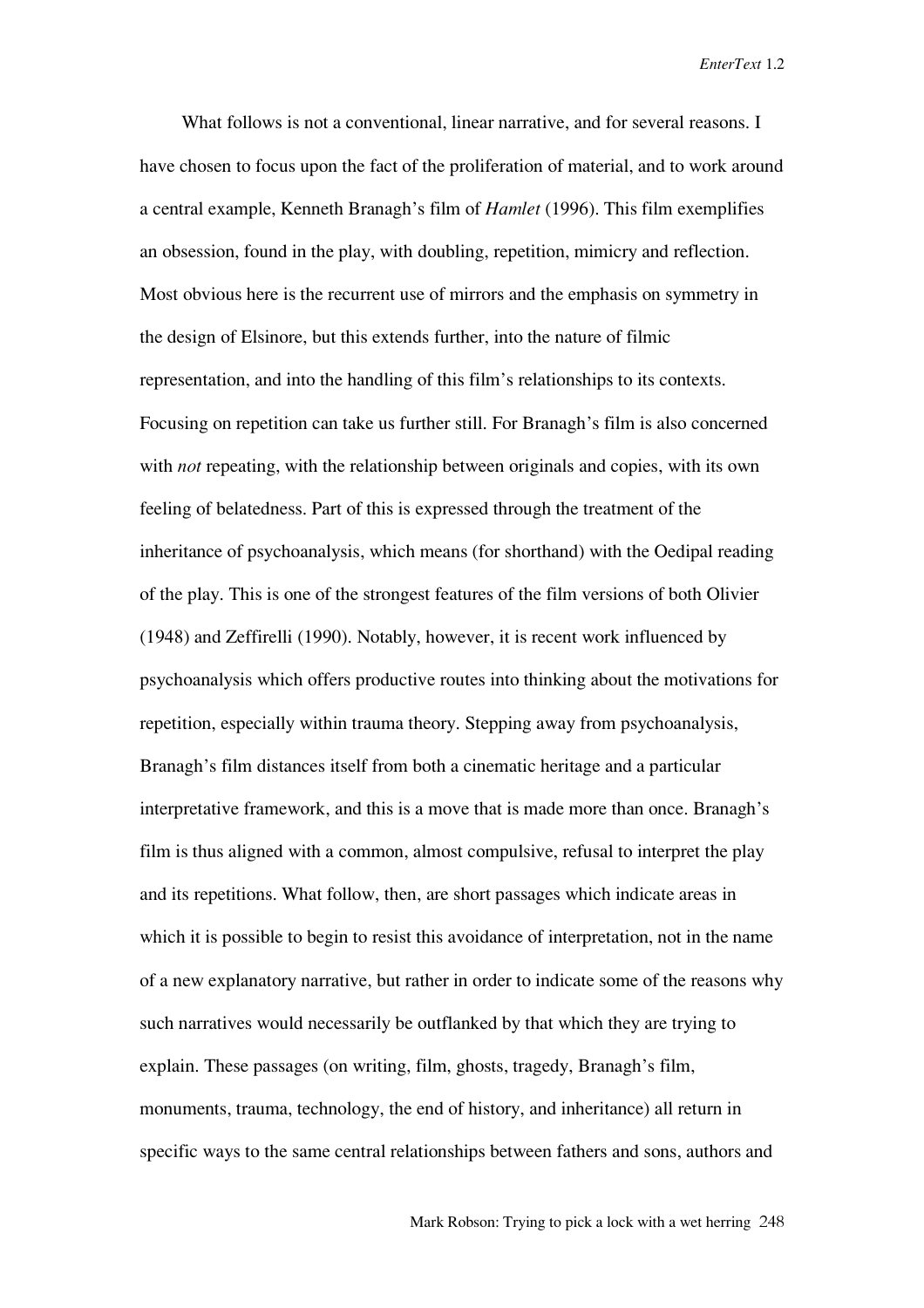texts, living and dying, plagiarism and originality, doublings, copies and appearances, if often in an oblique manner. In precisely this way, my text is necessarily repetitive, anachronistic and out of joint.

### **Writing**

No doubt the most pervasive recent image of Shakespeare as writer is presented in Shakespeare in Love.<sup>2</sup> Curiously, however, one of the early scenes in which the nature of this activity is most clearly apparent depicts an analysis which comes about due to Shakespeare's *inability* to write. This scene is explicitly identified with psychoanalysis in the published screenplay ("What we have here is nothing less than the false dawn of analysis"), and it centres upon a character identified as an "interpreter of dreams."(9) Like the scriptwriters, many critics seem to have dreamed of the possibility of getting Shakespeare on the analyst's couch as an aid to interpreting his words, but part of the irony is that here Shakespeare's use of language is precisely what betrays him. He begins with a weary "Words, words, words," lamenting his inability to write of love, and ironically Dr Moth, the analyst, then asks him to describe his problem: "Tell me in your own words."(10) Talking cures double the problems for those who cannot adequately express themselves. The halting explanation that comes is a series of thinly-veiled sexual puns, climaxing in the wonderful comment: "It is like trying to pick a lock with a wet herring." $(11)^3$ 

Speech as a form of repetition or citation is central to the depiction of Will in this film. Just as we see Shakespeare plagiarising a Puritan preacher on his way to the analyst's office, so Will also seems to be portrayed in the film as a self-plagiarist. Yet, this plagiarism is complicated by the fact that the temporal sequence is always in doubt. The Shakespeare of *Shakespeare in Love* constantly quotes lines from works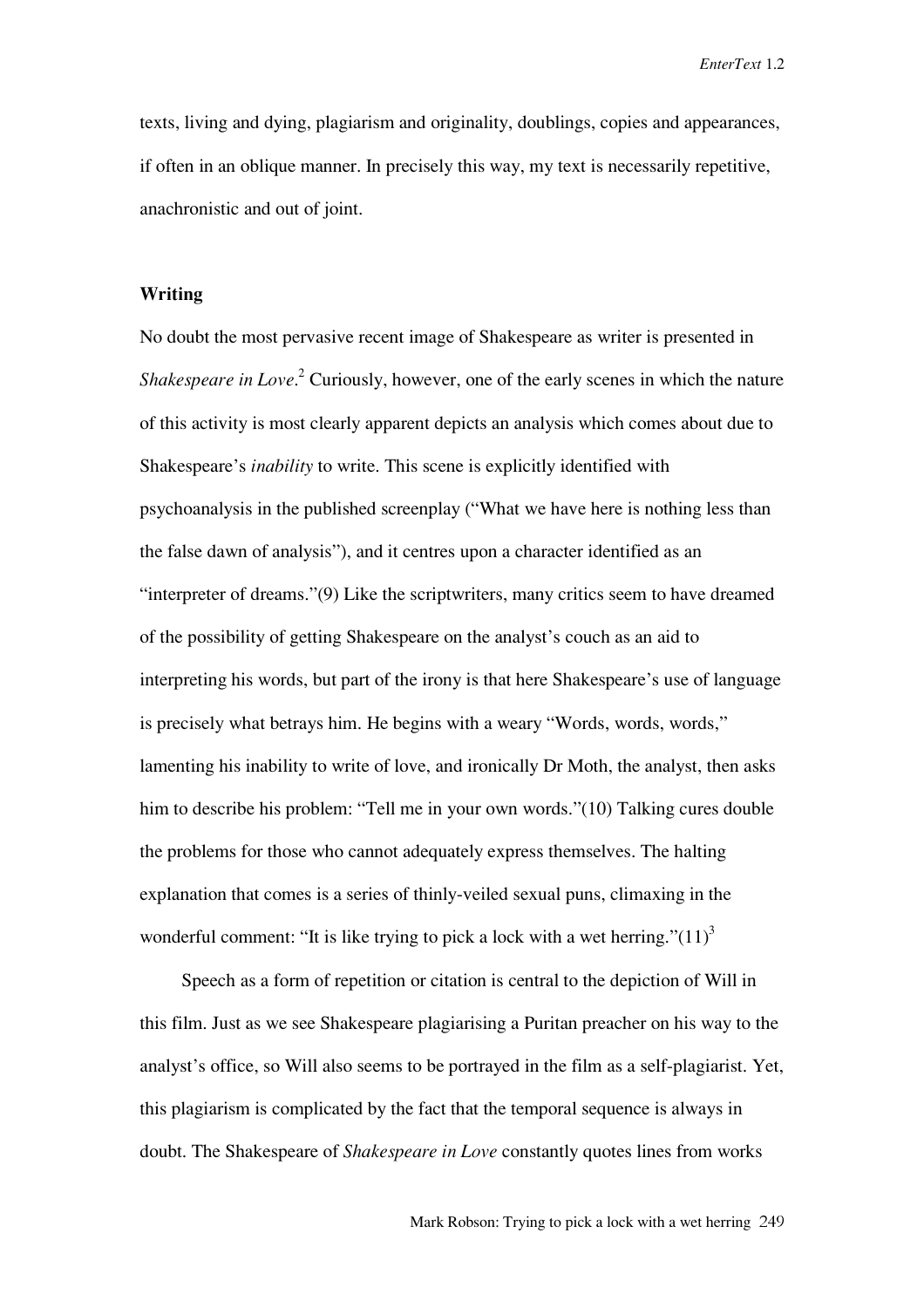which in the world of the film he is yet to write, but which for the audience have a ring of familiarity, and this is a familiarity exploited on many occasions to produce the film's jokes. We already know what he will have written, but the lines are spoken by Will as if for the first time. In an ingenious move which itself seems to owe something to Shakespeare's analysis of the problematics of time in *Hamlet*, then, Stoppard and Norman's plunderings from Shakespeare's life and works are seen to be a borrowing *by Shakespeare* of the lines which *they* give him. Shakespeare is again the "upstart crow", and we are returned to the primal scene of Shakespeare criticism.<sup>4</sup>

Similarly, Freud is portrayed here, through the character of Dr Moth, in an equally enfolded manner. Let's return to the list of titles that Moth is given. In addition to being an interpreter of dreams, he is also an apothecary, alchemist, astrologer, seer, and "priest of psyche." These occupations hardly lend credit to Moth's qualifications, and the link between Moth as an apothecary and the apothecary in *Romeo and Juliet* leads us towards death (and its simulation), and towards money, since the play's apothecary is played in the film by Fennyman, "the money" (and also a torturer). This scene of analysis ends with the payment of Moth. The scriptwriters' distaste for psychoanalysis is clear, yet the analyst is shown to be accurate in his assessment of Will's dilemma. Dr Moth, an oneirologist given the name of one of Titania's fairies from that other *Dream*-book, is quick to get to the "root" of the problem: Will has been "humbled in the act of love." Whilst the identification of Will's symptoms is sound enough, the proposed solution inspires less confidence. Giving him a bangle in the shape of a snake, Moth tells Will that "The woman who wears the snake will dream of you, and your gift will return. Words will flow like a river."(12) The interpreter of dreams here produces another dream, and this is a dream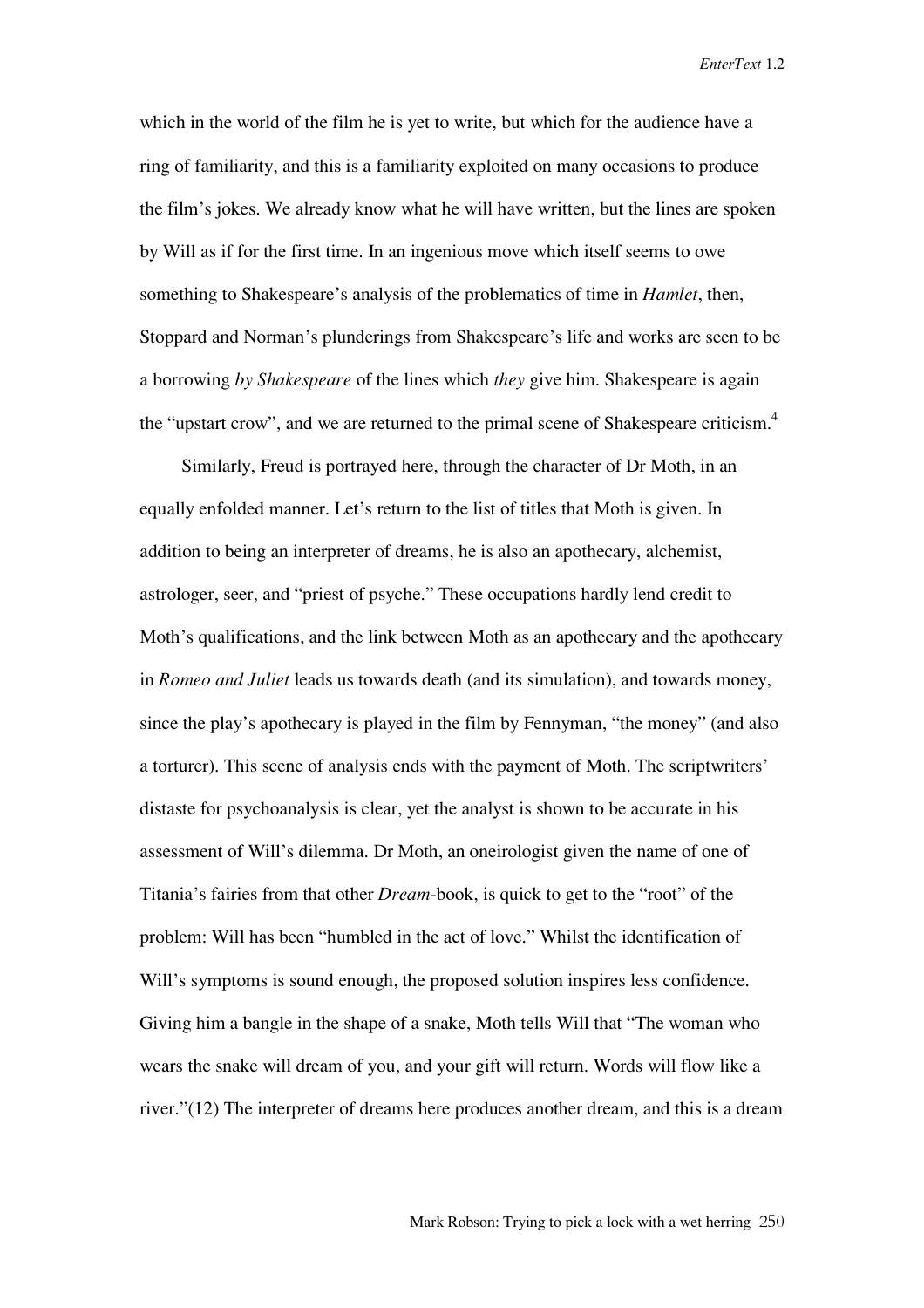that (by some unexplained and perhaps inexplicable means) will allow Will to write again.

Yet, in terms of his attitude to writing and the role of the writer, this Shakespeare is concerned with distinctly post-Romantic problems, namely the "organ" of his imagination and the "proud tower" of his genius.(10) Certainly a connection between writing and spirit, or inspiration, is not entirely alien to Shakespeare, who suggests elsewhere: "What's in the brain that ink may character / Which hath not figured to thee my true spirit?"(Sonnet  $108$ )<sup>5</sup> This scene from *Shakespeare in Love* is about inspiration, but through the relationship established between writing and sexuality we have to hear in this spirit the breath of an expenditure (his talent is spent, at least temporarily): perhaps the breathlessness of an "expense of spirit in a waste of shame."(Sonnet 129)

*Shakespeare is thus the writer of the Romantic imagination*, hearing that genitive in as many ways as possible.<sup>6</sup> Writer's block is figured as a psychological disturbance, as a failure of will (and, indeed, of Will) that plays upon that sexualised sense of "Will" that Shakespeare himself exploits in the sonnets. Creativity is seen, in this scene of interpretation, as an erotic act of lock-picking, which can itself be read as a metaphor of reading. Writing is very much an embodied act, and imagination is figured as an organ. But this body is seen as alien, as not subject to the control of its supposed possessor, as a machine that has broken down. Although the problem may be somatic, the remedy is not physical; this is a malady of the spirit.

## **Film**

Contrary to what we might believe, the experience of ghosts is not tied to a bygone historical period, like the landscape of Scottish manors, etc, but…is accentuated, accelerated by modern technologies like film, television, the telephone. These technologies inhabit, as it were, a phantom structure.…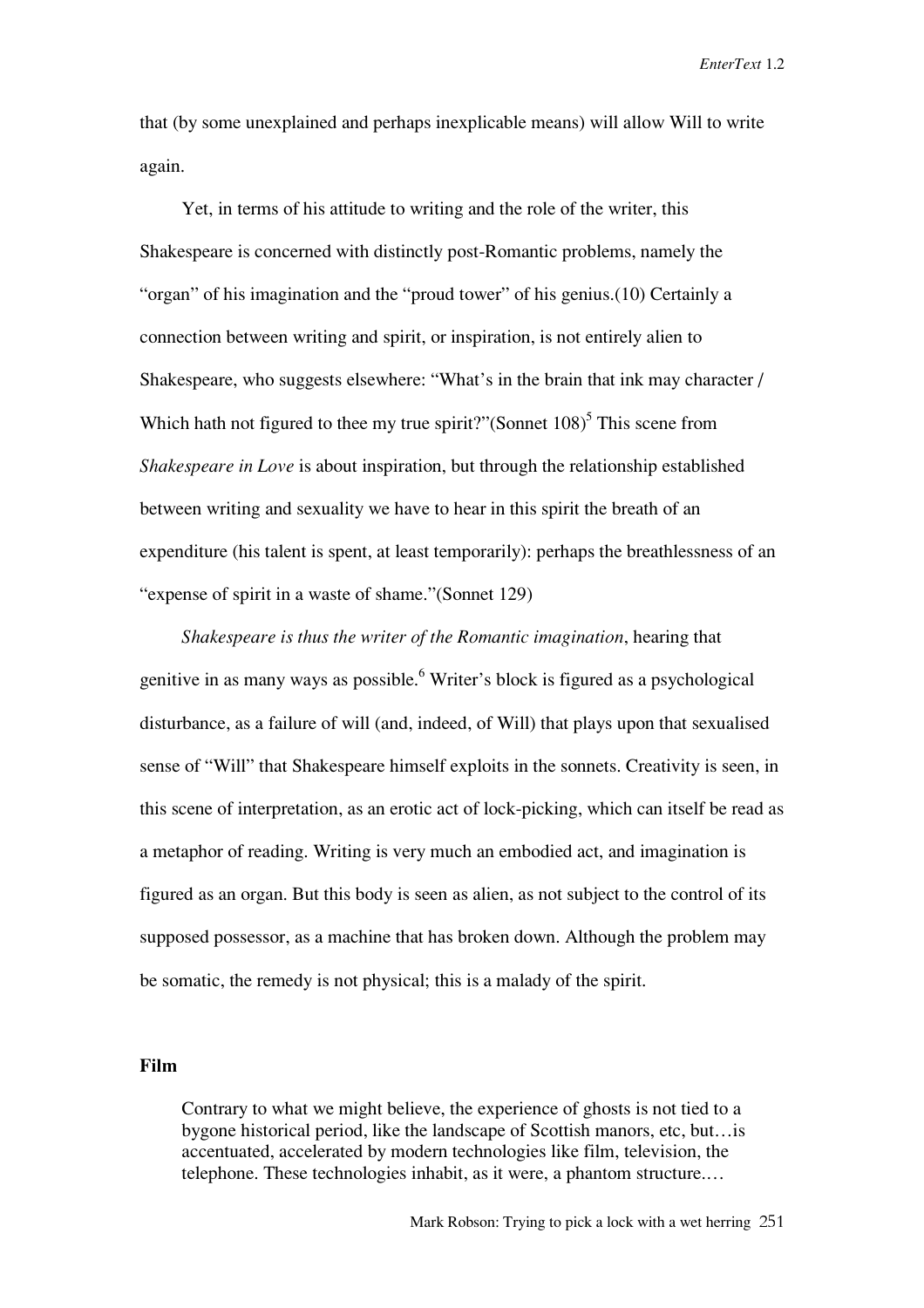When the very *first* perception of an image is linked to a structure of reproduction, then we are dealing with the realm of phantoms.<sup>7</sup>

As Andrew Bennett and Nicholas Royle have suggested: "In a film, everyone is a ghost."8 In this sense, Michael Almereyda's attempts to technologise *Hamlet* in his 2000 film amount to little more than a tautology, in that it is the nature of film, even in its most hyperreal manifestations, to produce phantomatic repetitions for which there is no "original." This underlines, perhaps, the irony that Almereyda makes the ghost speak through the *answering* machine. Almereyda's *Hamlet*, and the film's Hamlet, respond to a call at a distance, a tele-phonics. But such repetitions, for reasons which will become apparent, should not be read simply as the recurrence of the same. Just as the Shakespeare "created" by Stoppard and Norman plagiarises lines which have yet to be written, so the temporality of this call and response also needs to be considered in a resolutely non-linear fashion.

The paradox of film is that it is often intended to be a permanent record, to offer a certain degree of substance or presence, when of course this is the last thing that it can guarantee. The question of film is therefore the question of technical reproducibility; it is the image's technicity that must be encountered. Not for the first  $time<sup>9</sup>$ 

#### **Ghosts**

Repetition *and* first time: this is perhaps the question of the event as the question of the ghost. *What is* a ghost? What is the *effectivity* or the *presence* of a spectre, that is, of what seems to remain as ineffective, virtual, insubstantial as a simulacrum? Is there *there*, between the thing itself and its simulacrum, an opposition that holds up? Repetition *and* first time, but also repetition *and* last time, since the singularity of any *first time* makes of it also a *last time*. Each time it is the event itself, a first time is a last time. Altogether other. Staging for the end of history. Let us call it a *hauntology*. This logic of haunting would not be merely larger or more powerful than an ontology or a thinking of Being (of the "to be," assuming that it is a matter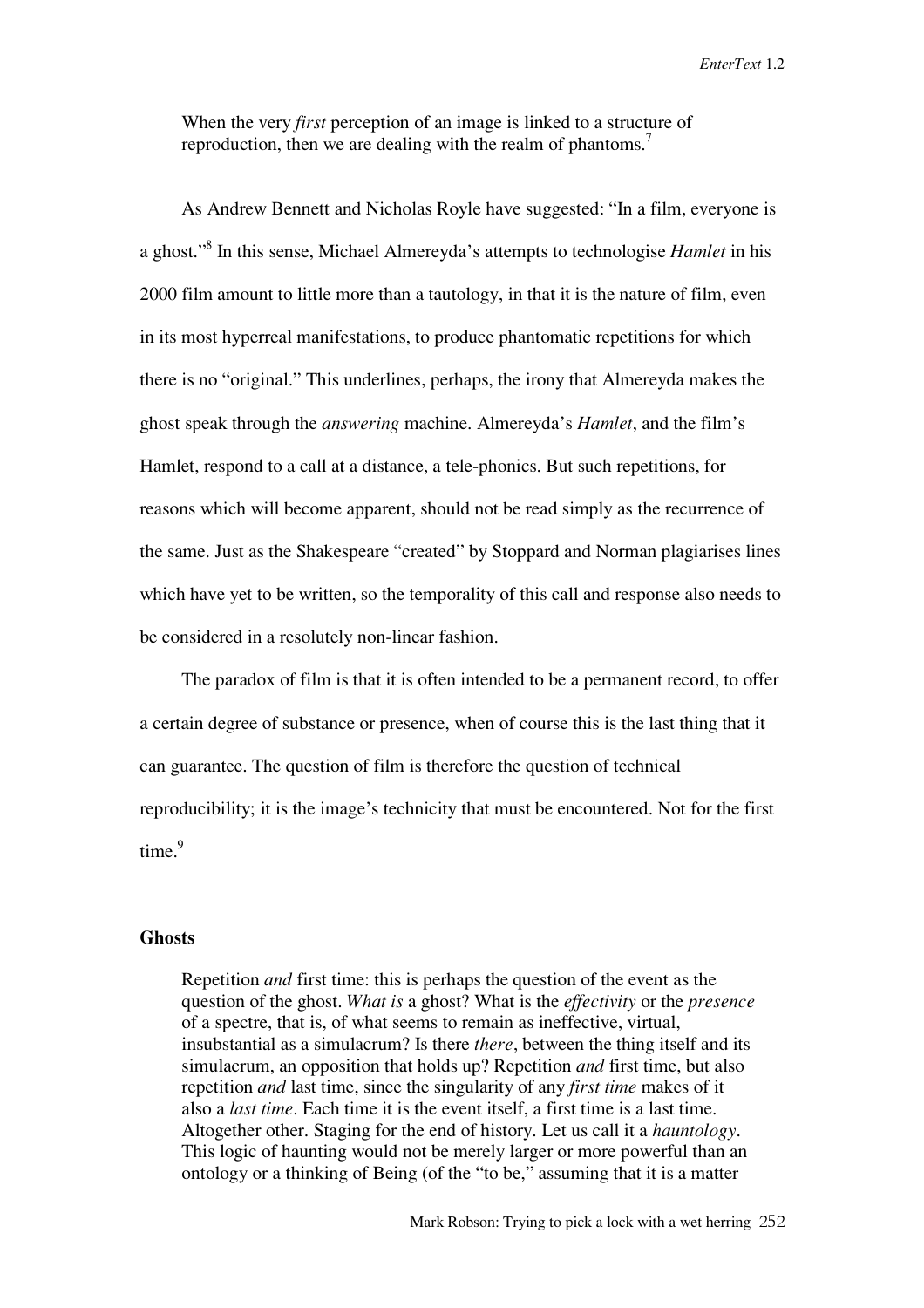of Being in the "to be or not to be," but nothing is less certain). It would harbor within itself, but like circumscribed places or particular effects, eschatology and teleology themselves. It would *comprehend* them, but incomprehensively. How to *comprehend* in fact the discourse of the end or the discourse about the end? Can the extremity of the extreme ever be comprehended? And the opposition between "to be" and "not to be"? *Hamlet* already began with the expected return of the dead King. After the end of history, the spirit comes by *coming back* [revenant], it figures *both* a dead man who comes back and a ghost whose expected return repeats itself, again and again. $10$ 

Ghosts make things happen. As Derek Attridge explains: "The ghost is as much an *event* as an *object* (the word "apparition" holds both of these together). The ghost speaks performatively—it is itself a performative—nothing will be the same again after it has appeared and spoken."<sup>11</sup> It is thus an interruption of the familiar, it changes things. But, as Attridge goes on to say, it is also a citation, and it is only its familiarity, its status as a repetition, that allows it to be recognised as a ghost at all. The ghost arrives as an injunction, as a call to justice, it demands a response (and not from an answering machine). It reveals the unfamiliar in the familiar, as well as the familiar in the unfamiliar. "What, has this thing appeared again tonight?" asks Marcellus. Hamlet speaks of his prophetic soul, as if this is what he thought would happen all along. Thus, the appearance of the ghost is always an opening to a future occurrence as much as a figure from, or of, the past.

## **Tragedy**

Tragedy is always a matter of repetitions, enfolding the textual into a performative (dis)articulation of form and content. This might be called its destinerrancy. The question of tragedy is the question of response and responsibility. Tragedy's machinic element is familiar (but isn't familiarity what is in question here?), and the sense that the one who is destined to inherit the tragic imperative accentuates the excess of meaning over a more common destination towards non-being, that is, common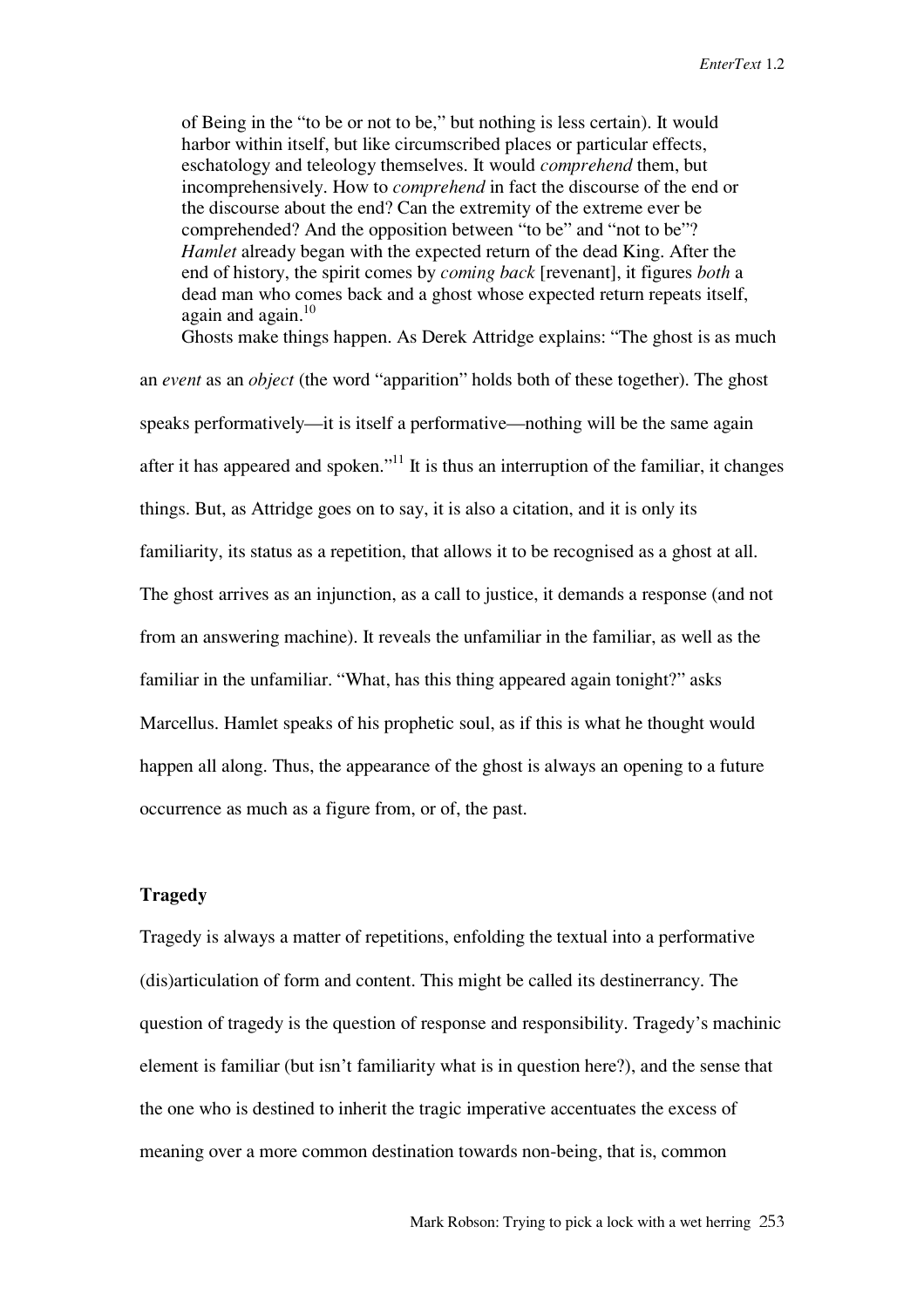finitude, is also common (and is the foundation of community, as is tragedy in a certain Girardian reading).<sup>12</sup> It is no surprise that Freud felt his own obsession with *Hamlet* as a compulsion, and it is a text to which he returns, again and again.<sup>13</sup>

## **Beyond Oedipus?**

The problem with the recurrent appearance of a ghost is that it might engender a certain weariness, that it might become too familiar, producing a loss of effect (or affect), and a sense that we have "heard it all before." Such an *ennui* is satirised by Harry Enfield in his *Norbert Smith: A Life*, a mock documentary about a great English character actor, who bears a passing resemblance to Olivier, Gielgud, Guinness and others of their era. Here, a film *Hamlet* is presented as if rewritten by Noel Coward, who appears as Horatio by moonlight on the battlements, which are very close to those of the Olivier version. The Coward-playing-Horatio figure complains about soliloquies, suggesting that they are "like precocious children, always demanding one's attention, but they've rarely anything to say." Hamlet (Enfield) begins "To be or not to be, that is the question," to be countered by a haughty sigh of, "I rather feared it might be."<sup>14</sup>

One way of responding to Kenneth Branagh's film version of *Hamlet* is to think of it as an attempt to avoid this sense of having heard or seen it all before, to go beyond preceding adaptations. This might explain the length of the film, the use of stars in cameo roles (including other famous Hamlets such as Derek Jacobi and John Gielgud), and the approach to textual editing (or the lack of it). Branagh's film attempts to show things which have never been seen before, and which could not be shown on stage. Yet it also works by *not* doing things which other films have done, and this includes Branagh's decision not only to avoid an Oedipal reading of the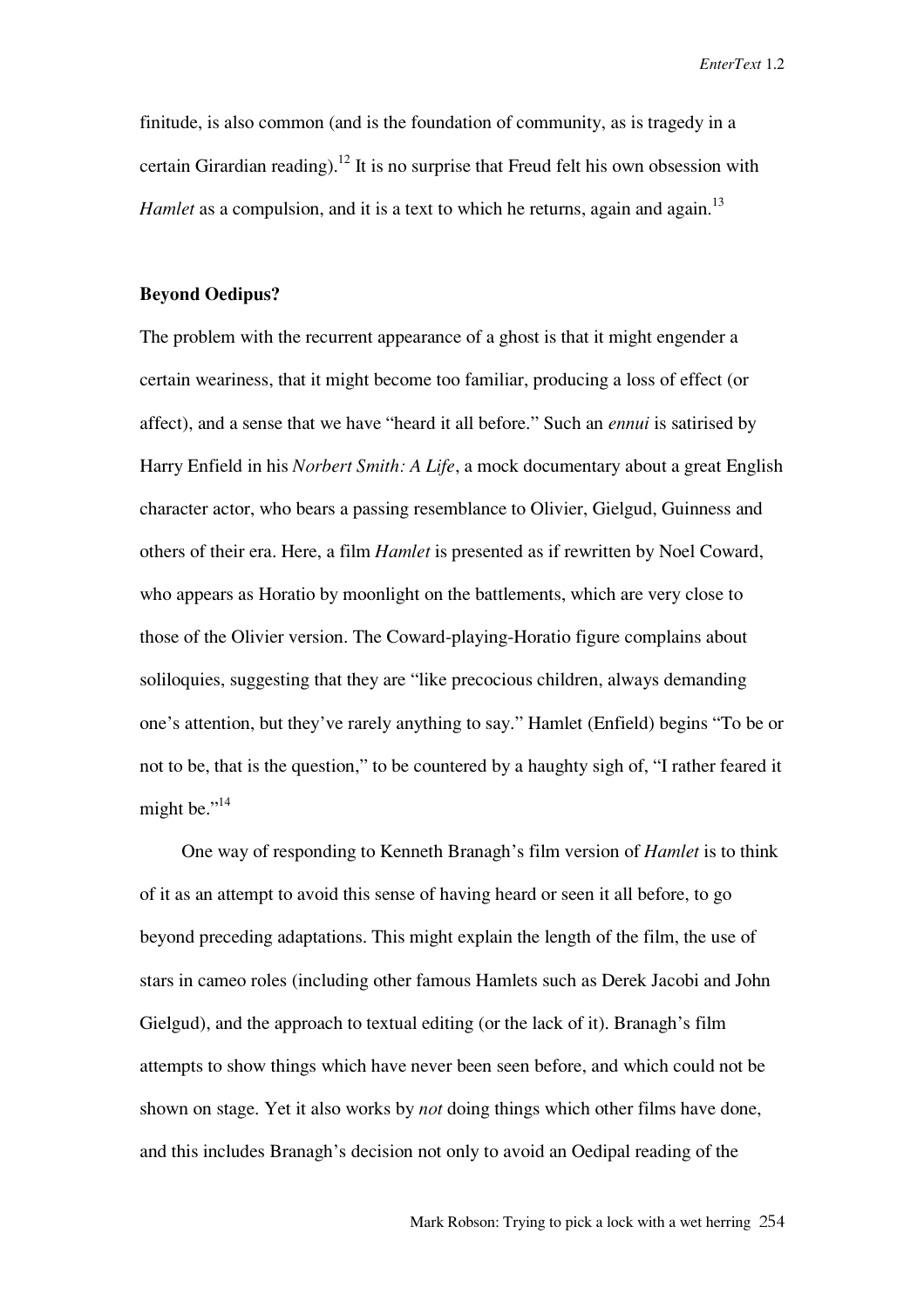relationship between Hamlet and Gertude, but also to insert "flashbacks" to a sexual relationship with Ophelia.

The motivation for this is not hard to find, and certainly it would have been difficult to take the Oedipal reading further than it already had been by Olivier and Zeffirelli. But Branagh's film tries to "outdo" other films, particularly that of Olivier, insistently. Olivier's famous leap in the climactic scene thus becomes the swashbuckling chandelier scene at the end of Branagh's film. Of course, Branagh *doesn't* actually swing on the chandelier in full Errol Flynn style, but those who watch the scene tend to think that he has done so. When this kind of thing is added into the equation, it is hard not to read this avoidance of the Oedipal reading as a thoroughly Oedipal attempt to supplant his cinematic "fathers."

If there were any unconscious desire to produce the *Hamlet* to end all *Hamlet*s, then it clearly failed (even discounting the empirical evidence of Almereyda's version). At the end of his introduction to the published screenplay of his *Hamlet* film, Branagh notes his continued fascination with the play, commenting that "The hold it has over me will not lessen its grip....For I believe I've come happily to realize that of course I cannot explain *Hamlet*, or even perhaps my own interpretation of *Hamlet*." He continues:

This film is simply the passionate expression of a dream. A dream that has preoccupied me for so many years. I cannot really explain that either. The reasons are in the film. The reasons are the film.

Goethe said, "A genuine work of art, no less than a work of nature, will always remain infinite to our reason: it can be contemplated and felt, it affects us, but it cannot be fully comprehended, even less than it is possible to express its essence and its merits in words."

After twenty years, I'm happy to say, I think I know what he means.<sup>15</sup>

It is tempting to see the whole key to the film here. The play seems to have taken over Branagh, incorporated him, with the force of an obsession or even, as it were, a possession. Branagh consequently repeats his performances of the text, on stage, on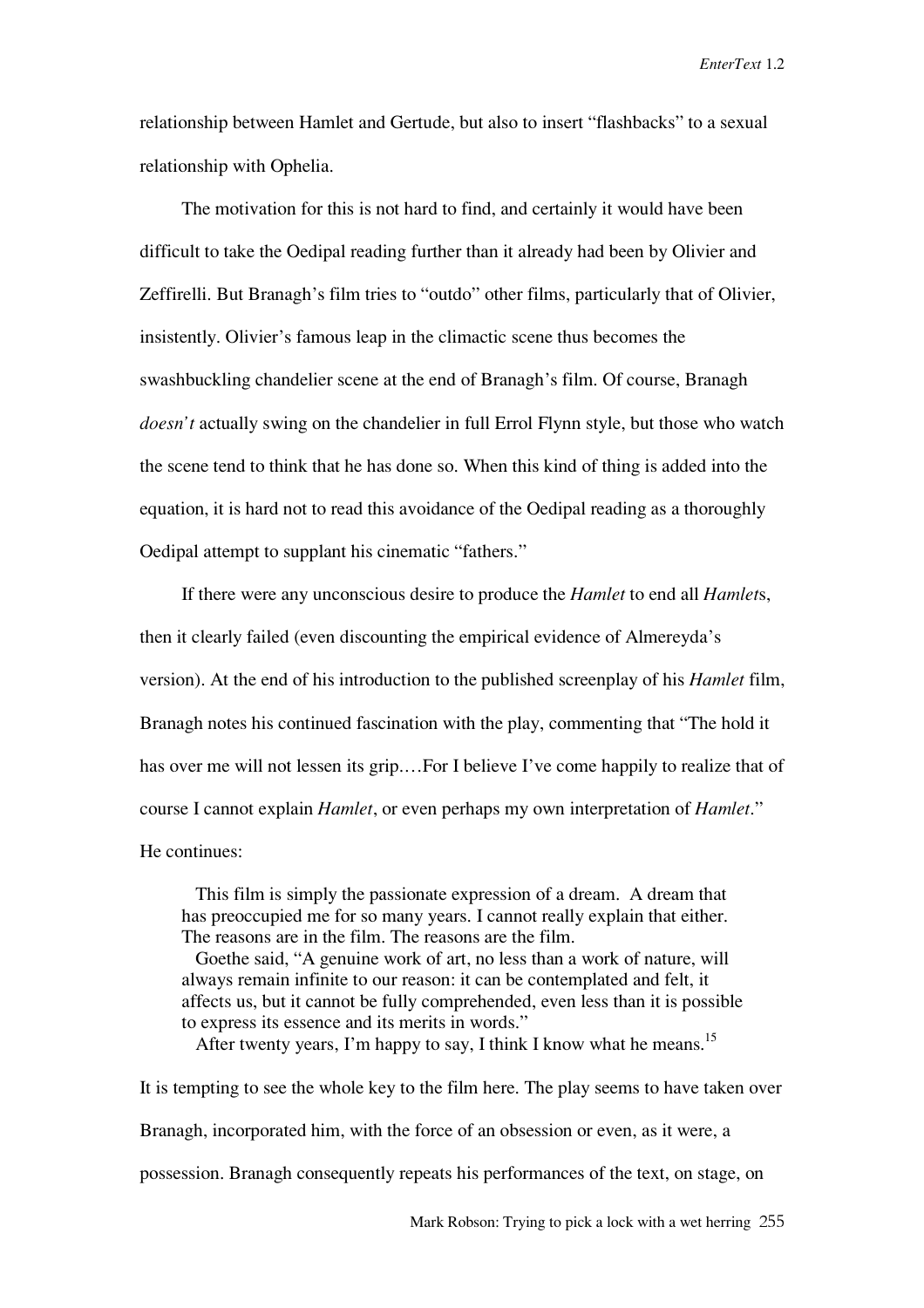radio and on film, but these do not offer an ending or even a comprehension. The film, indeed, is the expression of a dream, but of one which he cannot fully interpret, and it is hard not to hear an echo of that most famous interpreter of dreams. But there is also a sense of avoidance here; the dream remains inexplicable, not merely unexplained. The film-text becomes the interpretation of the dream with which the play-text has possessed him. In other words, as text becomes impulse to repetition, the play becomes the ghost, and the reader, actor or audience member becomes Hamlet. The feeling that "I am Hamlet," indeed that anything is Hamlet, an identification which would appear ludicrous were it not so pervasive, is both recognised and parodied by Branagh in his other *Hamlet* film, *In the Bleak Midwinter* (1995), which was released in North America as *A Midwinter's Tale*. *Hamlet* produces its own repetitions through this imperative to identification.<sup>16</sup>

The film thus becomes an answering machine, in which it receives its own call and records that call as a response to its own prior inspiration. *Hamlet as film thus becomes the prosthetic body inhabited by the ghost of its own spectralising performance*. 17

And then Goethe appears in Branagh's account, the high priest of Romanticism offering authority for Branagh's incomprehension, and neutralising this spectralisation with a paternal authority that reasserts the clear, clean line of inheritance. Goethe is thus inserted into that line of substitute fathers (prosthetic fathers?) that would link Branagh to Olivier, to Jacobi, to Shakespeare and to Hamlet. Finally, Branagh suggests that he does at least know what Goethe means by this statement about the ineffability of art. But he doesn't tell us. This is the end of the introduction and we then proceed to the script of the film.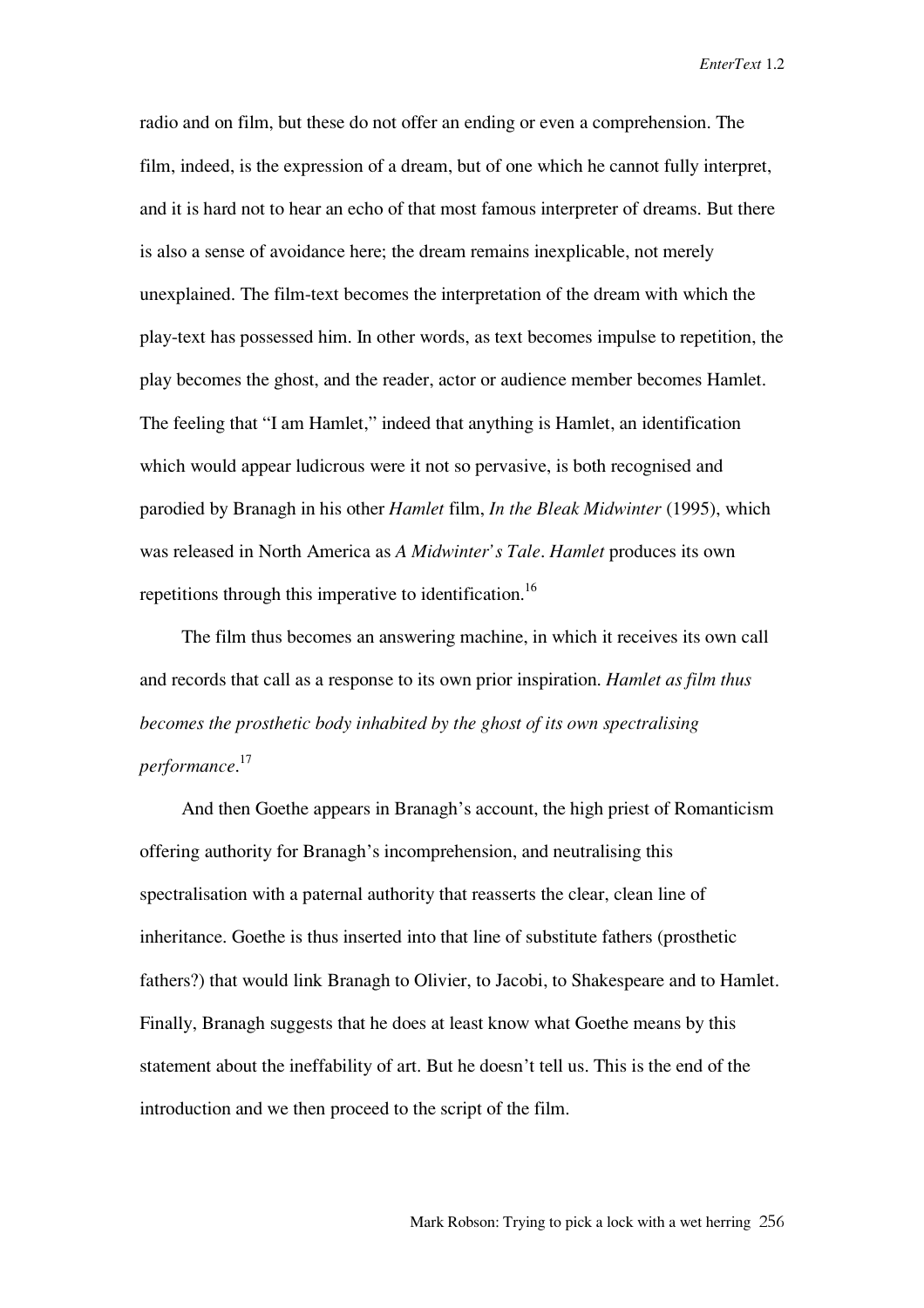## **Monuments**

One of the elements which is most clearly Branagh's addition to the text of *Hamlet* is the opening and closing use of a monumental inscription. This inscription is carved into the plinth of a statue of Hamlet *père*, which is of course the wrong Hamlet to attach to the title of the film. Or is it? The difficulty of answering this question might be one of the consequences of Stephen Dedalus's reading of the relationships between fathers and sons in the play, in the famous library scene of Joyce's *Ulysses*. <sup>18</sup> Does the text of *Hamlet* (whatever its subtitle reads) commemorate a father or a son?

The relationship of Shakespeare's own text to monumentality is asserted in an anonymous poem which prefaces the Second Folio (the folio being the main source text for Branagh's film):

> What needs my *Shakespear* for his honour'd Bones, The labour of an age in piled Stones, Or that his hallow'd reliques should be hid Under a Star-ypointing *Pyramid?* Dear son of memory, great heir of Fame, What need'st thou such weak witnes of thy name? Thou in our wonder and astonishment Hast built thyself a live-long Monument. For whilst toth'shame of slow-endeavouring art, Thy easie numbers flow, and that each heart Hath from the leaves of thy unvalu'd Book, Those Delphick lines with deep impression took, Then thou our fancy of it self bereaving, Dost make us Marble with too much conceaving; And so Sepulchr'd in such pomp dost lie, That Kings for such a Tomb would wish to die.<sup>19</sup>

The poem is, of course, by John Milton. Milton's text is an act of monumentalisation that questions the need for monuments. It asserts the solidity not of the figure to be commemorated but of the reader, in a move that echoes Paul de Man's reading of the autobiographical.<sup>20</sup> But isn't there something of Hamlet in all this? We are made marble "with too much conceaving," echoing the familiar prejudice against Hamlet as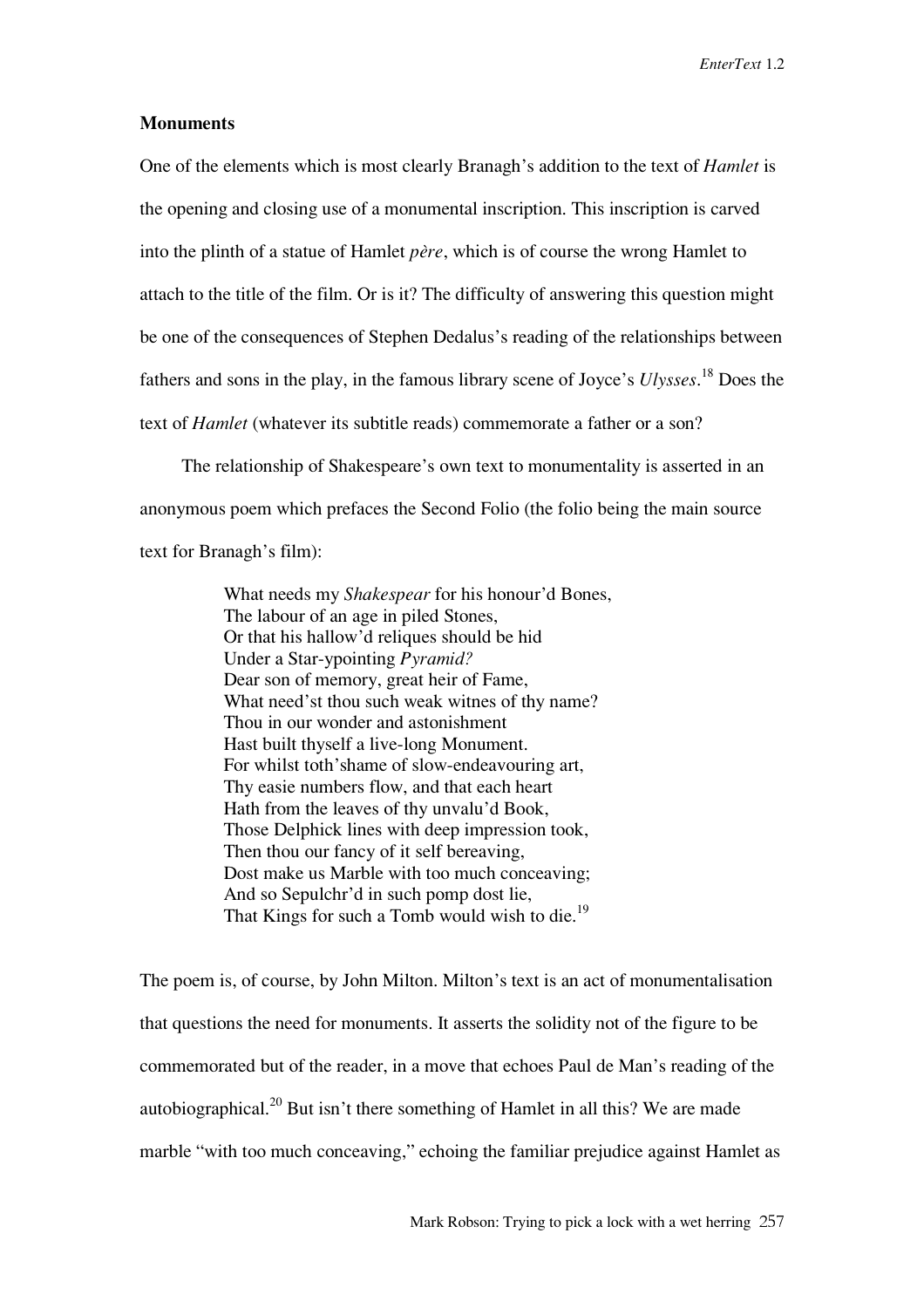the inactive, thought-tormented ditherer. And isn't there something troubling in the description of Shakespeare as "Dear son of memory, great heir of Fame"? Inheritance is not always a source of comfort; it can bring with it an injunction, a destination that is thrust upon an unwilling heir. The "live-long Monument" similarly disturbs a placid relationship of living to non-living, perhaps picking up on the idea present in the *Sonnets* that textual monuments are replacements for a living heir. The text replaces the image which breathes in a body, offering instead to act as a prosthesis, in which the mind of the reader is possessed and hardened into commemoration: like a statue which guards a threshold or gateway.

# **Trauma**

The Greek word *trauma* means "wound," and originally refers to damage inflicted on a body. Its modern sense, however, especially in its psychoanalytic register, is more usually as a description of an injury which is inflicted on the mind rather than the body. Yet, as Cathy Caruth has argued, the importance of trauma theory is in its emphasis on the relationship between the wound and the voice, between experience and enunciation.<sup>21</sup> There must be a movement of doubling, of citation, in which the repetition comes as if for the first time, with the force of a blow, and it is only through this repetition that it is possible to recognise (and thus to experience in consciousness) what has "happened." Trauma thus reveals knowledge as belated, mediated through language and conceptualisation, through a certain abstraction. Thinking itself becomes the traumatic experience. This might be a way of reading a central comment from Heiner Müller's reworking of the play: "My thoughts are wounds in my head. My brain is a scar. I want to be a machine. Arms to grab legs to walk no pain no thinking."<sup>22</sup>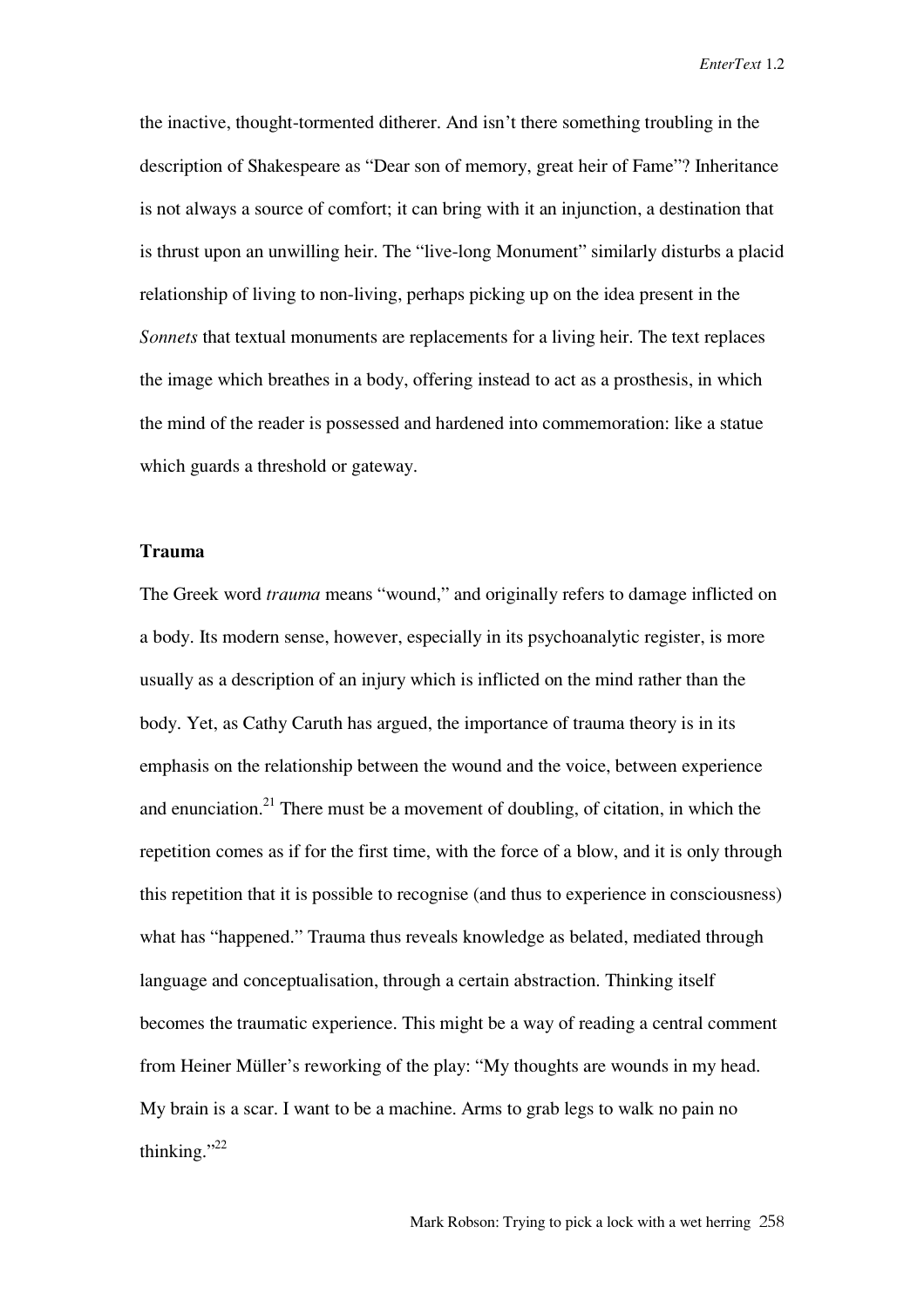Clearly what I am not arguing here is that Branagh is traumatised by *Hamlet*. This is not an analysis of Branagh. Equally, I am not suggesting that Branagh's film stages or thematises trauma, even unwittingly. It might indeed be possible to trace the outline of such a reading, but that is not what I'm doing here. What I do wish to propose is that Branagh's relationship to the play and the film that it produces are part of a structure of repetition and (in)comprehensibility which might best be understood in terms of traumatic structure. It is, then, the explicatory power of discourses of trauma which stand against persistent failures and refusals to interpret. Part of my task here is to oppose what seem to me to be examples of, in Simon Critchley's useful phrase, "obscurantism."23 We might also draw parallels here to de Man's analysis of the resistance to theory as a resistance to reading, since I think that these failures to interpret exhibit all the characteristics of such resistance. $^{24}$ 

#### **Technology**

This desire for a machinic existence should alert us to a feature of the apparition which is not as easily recognised as it perhaps should be, and this is due to the conclusion that must be drawn not just about the ghost but also about the constitution of the human *per se*. Part of what is troubling about the ghost is its phenomenalisation of an embodiedness that does not demand a living human body. The conclusion that might be drawn is that the human body itself may indeed be dispensable, even prey to obsolescence. It can be substituted for by another body, a foreign body:

For there is no ghost, there is never any becoming-specter of the spirit without at least an appearance of flesh, in a space of invisible visibility, like the dis-appearing of an apparition. For there to be [a] ghost, there must be a return to the body, but to a body that is more abstract than ever… Not by returning to the living body from which ideas and thoughts have been torn loose, but by incarnating the latter in *another artificial body, a prosthetic body*, a ghost of spirit, one might say a ghost of the ghost...<sup>2</sup>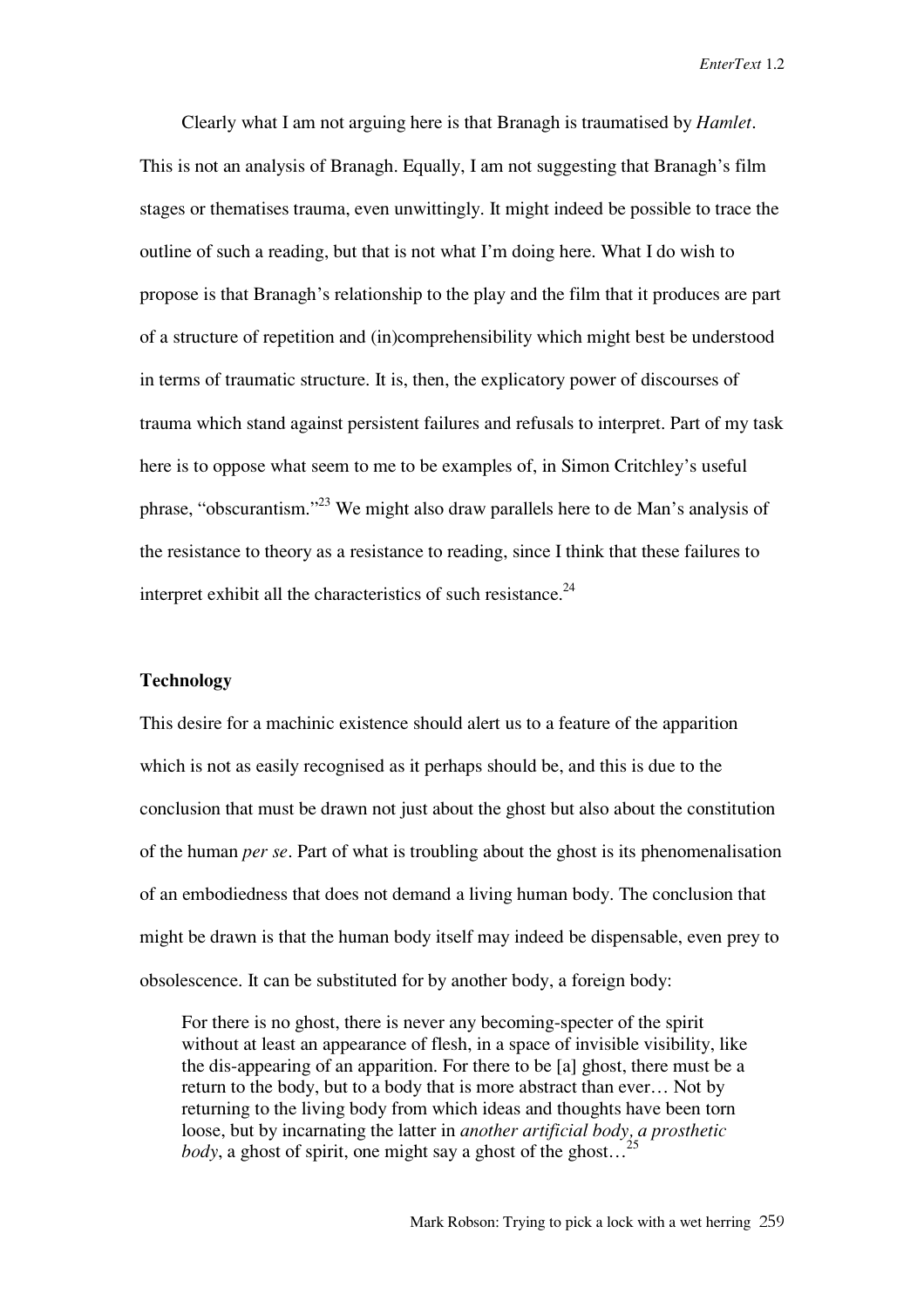Flesh takes on the substance of celluloid, a substitution for the living body, but this is no more than an inverted repetition of a spectral assumption of the flesh. What this points to in our context is not the technologisation of the human by the filmic apparatus, but rather the technicity of the human itself. The filmic process becomes a doubling of an originary technicity, and this is not a fall away from a more authentic presence, since it is presence which is at stake here.

The stakes indeed are high, since what opens up in this relation of the human to the non-human is the space of justice. As Simon Critchley notes with characteristic clarity:

The thesis of originary technicity, as the claim that the human only comes to itself as such through a movement of technical *différance*, opens the possibility of thinking the relation of the human to the non-human, of the *justice* of a relation to the non-human other, whether animal, vegetable, mineral or machine. This perhaps illuminates Derrida's persistent attempts…to employ the figure of the spectre or ghost to deconstruct the limit between the living and the non-living.…I do not think that it would be at all implausible to recast the entire argument for a logic of spectrality in *Spectres of Marx* in terms of a claim for the irreducibility of technicity in the constitution of the human, social and political space of the contemporary world. Technicity is not a perversion but a fatality, a fatality that we should not approach reactively but *amorously*, that is, affirmatively; perhaps even erotically.<sup>26</sup>

The technicity of the constitution of the human is not a "perversion," not a fall away from a pure or correct mode. A fatality is all too common (indeed it is a figure of the common). That Critchley suggests we might be half in love with easeful death should not be thought of as a lapse into nihilism. $27$ 

### **Ends of History**

Let's accelerate. In his critique of Francis Fukuyama's arguments on the end of

history, Derrida presents us with a series of objections which range from the

evidential to the abstract.<sup>28</sup> Fukuyama's text is revealed as bad sociology, as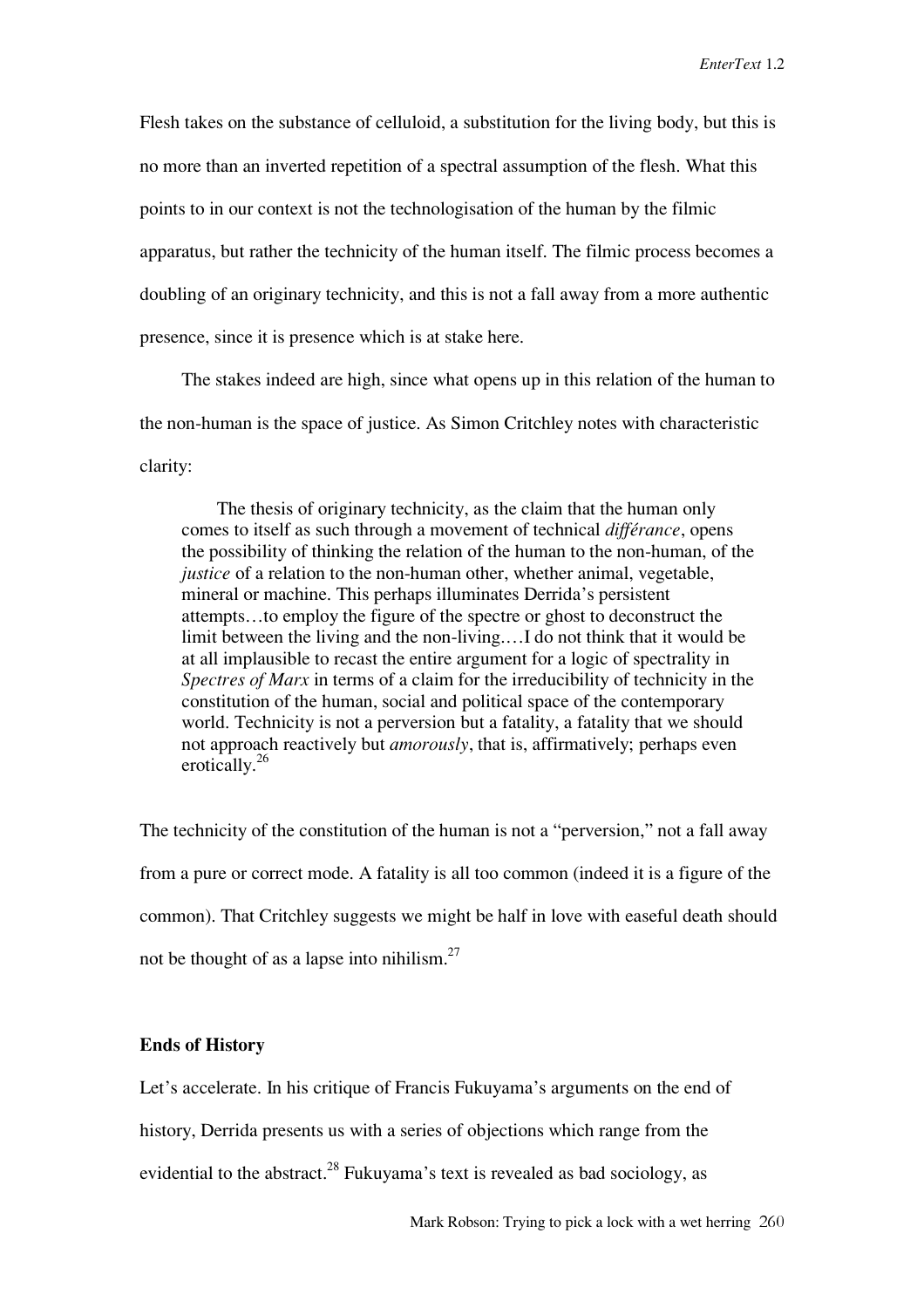philosophically incoherent, and as naive about temporality. It is in his emphasis on anachrony that Derrida offers the most devastating critique of all such "end-ist" thinking, and the spectre is fundamental to this movement of thought. It is not just teleology, but periodisation and historicisation that are inadequate to the challenge of the dis-jointing of time. Bearing this in mind, we have to ask how it would be possible that a film of *Hamlet* could forget the ghost so completely that it would offer an ending in which we could be assured of finality, silence, or the demise of a political system?<sup>29</sup> Historicism is precisely what is least able to account for the spectralising effects of (the) film.

## **Inheritance**

One never inherits without coming to terms with [*s'expliquer avec*] some specter, and therefore with more than one specter. With the fault but also the injunction of *more than one*. That is the originary wrong, the birth wound from which he [Hamlet] suffers, a bottomless wound, an irreparable tragedy, the indefinite malediction that marks the history of the law or history as law: that time is "out of joint" is what is also attested by birth itself when it dooms someone to be the man of right and law only by becoming an inheritor, redresser of wrongs, that is, only by castigating, punishing, killing. The malediction would be inscribed in the law itself: in its murderous bruising origin. $30$ 

Part of the problem of any attempt to think death, and particularly to think it in terms of experience, is that it resists incorporation by the critical armature through which experience is usually mediated. This is to some extent a matter of temporality. As Freud suggests, we are always on the scene both too soon and too late: "Our own death is indeed unimaginable, and whenever we make the attempt to imagine it we can perceive that we really survive as spectators."<sup>31</sup> Even in imagination, it is impossible to coincide with death. In projecting death (and there is a consonance with the terminology of film that cannot be avoided here), we can only see it from the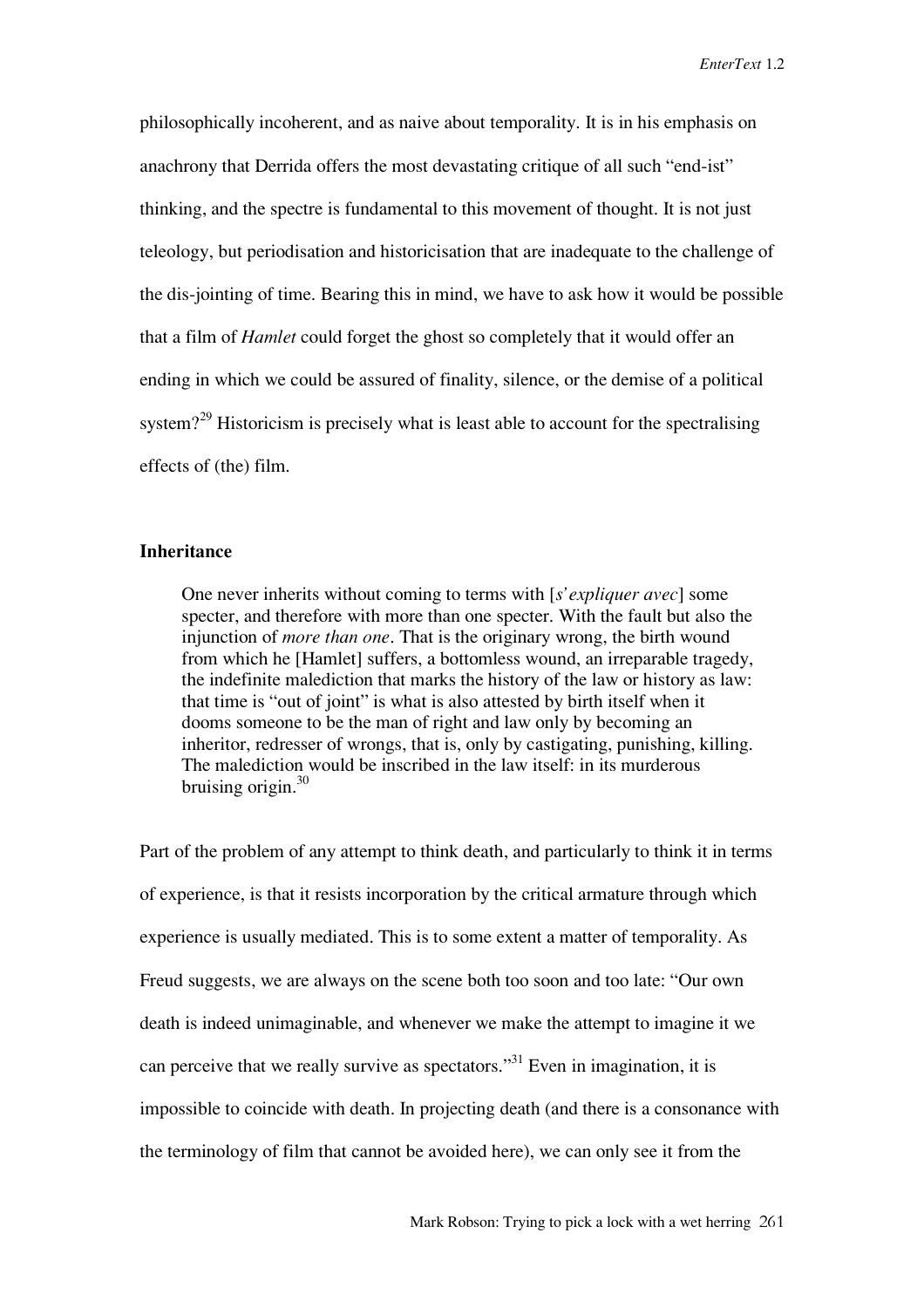stalls, *still* before us. The spectre comes as a phenomenalisation of this anachronism,

of this failure to live comfortably in linear time, exposing its uncanny potential to

defamiliarise the familiar, and vice versa. This experience of the spectral structure of

temporality is what we call history. It would be hard to think of this as an ending.

#### **Notes**

All references to the play-text of *Hamlet* are to Harold Jenkins' Arden edition (London: Methuen, 1982 [repr. Thomas Nelson, 1997]).

- 
- <sup>1</sup> Nicholas Royle, "Phantom Review," *Textual Practice* 11.2 (1997), 386-398.<br><sup>2</sup> *Shakespeare in Love*, dir. John Madden (Miramax Films/Universal Pictures, 1998). The screenplay is published as Marc Norman and Tom Stoppard, *Shakespeare in Love* (London: Faber, 1999). All references are to the published version and will be given parenthetically in the text.
- <sup>3</sup> Parenthetically, I wonder whether somewhere here is perhaps an echo of an exchange between Hamlet and Polonius. Asked what he is reading, Hamlet replies "Words, words, words." In this scene of the play, Polonius is described, with clear sexual overtones, as a "fishmonger," raising the watery spectre of Ophelia. But I fear that this may not be so much a wet herring as a red herring, and this is one ghost that I do not intend to follow here.<br><sup>4</sup> The phrase "upstart crow" is, of course, Robert Greene's, and is often cited as part of the first piece
- of Shakespeare criticism.
- <sup>5</sup> All quotations from *The Sonnets* are taken from the Arden edition by Katherine Duncan-Jones, ed. (London: Thomas Nelson, 1997).
- <sup>6</sup> Among a great deal of material which might be cited here, the best place to begin is probably Jonathan Bate, ed., *The Romantics on Shakespeare* (London: Penguin, 1992). <sup>7</sup>
- Jacques Derrida, "The Ghost Dance: An Interview with Jacques Derrida," trans. Jean-Luc Svoboda, *Public* 2 (1989), 61.
- Andrew Bennett and Nicholas Royle, *Introduction to Literature, Criticism and Theory*, 2<sup>nd</sup> edn. (Harlow: Prentice Hall, 1999), 138.
- - This phrase echoes Walter Benjamin's "Das Kunstwerk im Zeitalter seiner Technischen Reproduzierbarkeit." The standard translation is "The Work of Art in the Age of Mechanical Reproduction," trans. Harry Zohn, *Illuminations* (London: Fontana, 1973 [1992]). "Technical
- Reproducibility" is, however, to be preferred to "Mechanical Reproduction." 10 Jacques Derrida, *Spectres de Marx: L'État de la Dette, le Travail du Deuil et la Nouvelle Internationale* (Paris: Galilée, 1993); *Specters of Marx: The State of the Debt, the Work of*
- *Mourning, & the New International*, trans. Peggy Kamuf (London: Routledge, 1994), 10.<br><sup>11</sup> Derek Attridge, "Ghost Writing," in Anselm Haverkamp, ed., *Deconstruction is/in America: A New Sense of the Political* (New York: New York University Press, 1995), 224. For further essays on the importance of the spectral for critical and theoretical enterprises, see Peter Buse and Andrew Stott, eds., *Ghosts: Deconstruction, Psychoanalysis, History* (Basingstoke: Macmillan,
- 1999).<br><sup>12</sup> Obviously much more needs to be said here, but I hope you will allow me to hold this over, since it is the subject of another paper, " 'A little more than kin, and less than kind': Hamlet's communities," delivered at the *Early Modern Kinship* conference at King's College, London, in
- March 2001.<br><sup>13</sup> The central text is *The Interpretation of Dreams*, but references to *Hamlet* also appear in a letter to Wilhelm Fliess, 15 October 1897, "Psychopathic Characters on the Stage" [1905/6, published posthumously] and "The Moses of Michelangelo" [1914]. These readings are discussed by Harold Bloom in *The Western Canon: The Books and School of the Ages* (New York: Harcourt Brace, 1994), and in Nicholas Royle, "To be announced," in Joanne Morra, Mark Robson and Marquard Smith, eds., *The Limits of Death: Between Philosophy and Psychoanalysis* (Manchester: Manchester University Press, 2000), 234-52.